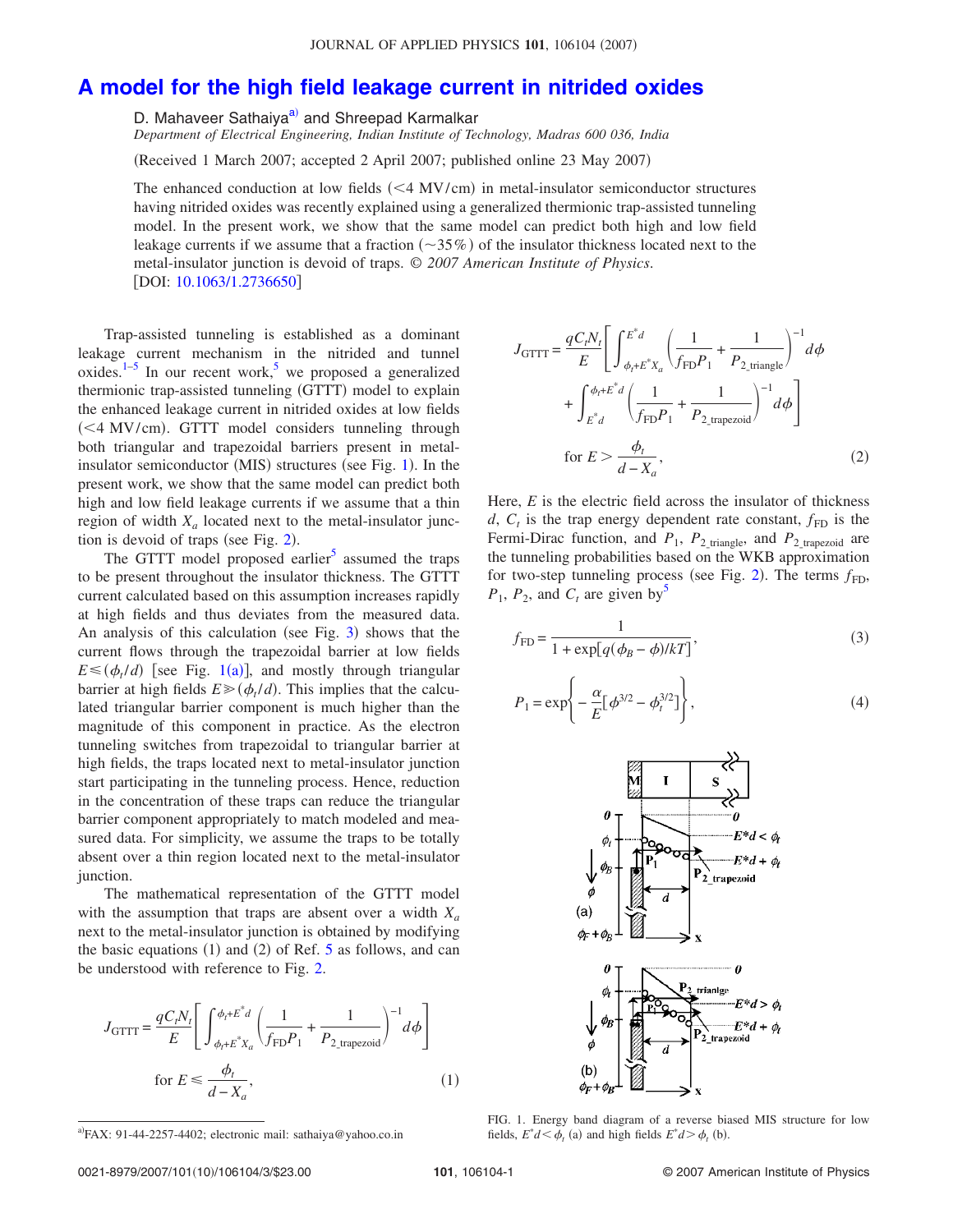

FIG. 2. Energy band diagram of a reverse biased MIS structure showing the insulator width  $X_a$  which is devoid of traps.

$$
P_{2\text{-triangle}} = \exp\left\{-\frac{\alpha}{E}\phi_t^{3/2}\right\},\tag{5}
$$

$$
P_{2_{\text{trapezoid}}} = \exp\left\{-\frac{\alpha}{E}(\phi_t^{3/2} - [\phi - E^*d]^{3/2})\right\},\,
$$

$$
\alpha = \frac{8\pi\sqrt{2m_Iq}}{3h} \tag{6}
$$

$$
C_t = \left(\frac{m_M}{m_I}\right)^{5/2} \frac{16\pi q \phi_1^{3/2}}{3h\sqrt{\phi_t - 0.2}}.\tag{7}
$$

In (3), the barrier height  $\phi_B$  is estimated including image force and quantum barrier lowering as per the relation $\delta$ 

$$
\phi_B = \phi_{B0} - \alpha E^{1/2} - \beta E^{2/3}.
$$
\n(8)

The other parameters  $\phi_{B0}$ ,  $N_t$ ,  $\phi_t$ ,  $m_l$ ,  $m_M$ ,  $\alpha$ , and  $\beta$  are explained in Table I. As shown in Fig. 3, the calculated triangular component is reduced as  $X_a$  is increased to 23 Å. Considering devices having nitrided oxide thicknesses of 74 Å  $(Ref. 2)$  and 60 Å  $(Ref. 4)$ , we shall now establish that the measured leakage current through the insulator can only be predicted assuming  $X_a \sim 35\%$  of the insulator thickness.

For device 1 with 74  $\AA$  insulator thickness,<sup>2</sup> the calculated GTTT current matches with the measured leakage current for  $X_a = 26$  Å (see Fig. 4). Table I gives the parameters



FIG. 3. Calculated total tunneling current  $(J<sub>GTTT</sub>)$  together with its triangular  $(J_{\text{triangle}})$  and trapezoidal  $(J_{\text{trapezoid}})$  components. Calculations use Eqs. (1)– (6) in Ref. 5 and parameter values from Ref. 5 which are reproduced here in Table I in the Device 1 column. Triangular component  $(J_{\text{triangle}})$  is shown for  $X_a = 0$  and 23 Å. Points show the measured current through a 74 Å thick nitrided oxide (Ref. 2).

TABLE I. Parameters used in GTTT and DT current calculations.

| S.             |                                      |                                                                             | Value                           |                    |
|----------------|--------------------------------------|-----------------------------------------------------------------------------|---------------------------------|--------------------|
| No.            | Model parameter                      | Description                                                                 | Device 1                        | Device 2           |
| 1              | $\phi_{R0}(V)$                       | Schottky barrier height at<br>0 K excluding image<br>force barrier lowering | 3.2                             | 3.2                |
| $\overline{c}$ | $\phi_t(V)$                          | Trap energy level                                                           | 2.2                             | 2.9                |
| 3              | $N_{\rm s}$ (cm <sup>-3</sup> )      | Trap concentration                                                          | $6 \times 10^{22}$              | $1 \times 10^{20}$ |
| 4              | $X_{a}({\rm A}^0)$                   | Insulator width devoid of<br>traps                                          | 26                              | 21                 |
| 5              | $\alpha$ [V(MV/cm) <sup>-1/2</sup> ] | Image force barrier<br>lowering parameter                                   | $0.259^{\rm a}$                 | $\Omega$           |
| 6              | $\beta$ [V(MV/cm) <sup>-2/3</sup> ]  | Quantum barrier lowering<br>parameter                                       | $0.1^{\rm a}$                   | $\Omega$           |
| 7              | m <sub>I</sub>                       | Effective mass of electron<br>in insulator                                  | $0.42 m0$ <sup>b</sup>          | $0.42m_0$          |
| 8              | $m_M$                                | Effective mass of electron<br>in metal                                      | 0.1 m <sub>0</sub> <sup>c</sup> | $0.1m_0$           |

 $\sqrt[3]{8}$ Reference 6.

b<sub>Reference</sub> 2.

<sup>c</sup>Reference 3.



FIG. 4. Model fit (solid line) to experimental data (points) from Ref. 2 using the parameter values given in Table I for device 1. Also shown is the direct tunneling (DT) current which overtakes the GTTT current at  $\sim$  5.5 MV/cm.



FIG. 5. Model fit (solid line) to experimental data (points) from Ref. 4 using the parameter values given in Table I for device 2. Also shown is the direct tunneling (DT) current which overtakes the GTTT current at  $\sim$ 8 MV/cm.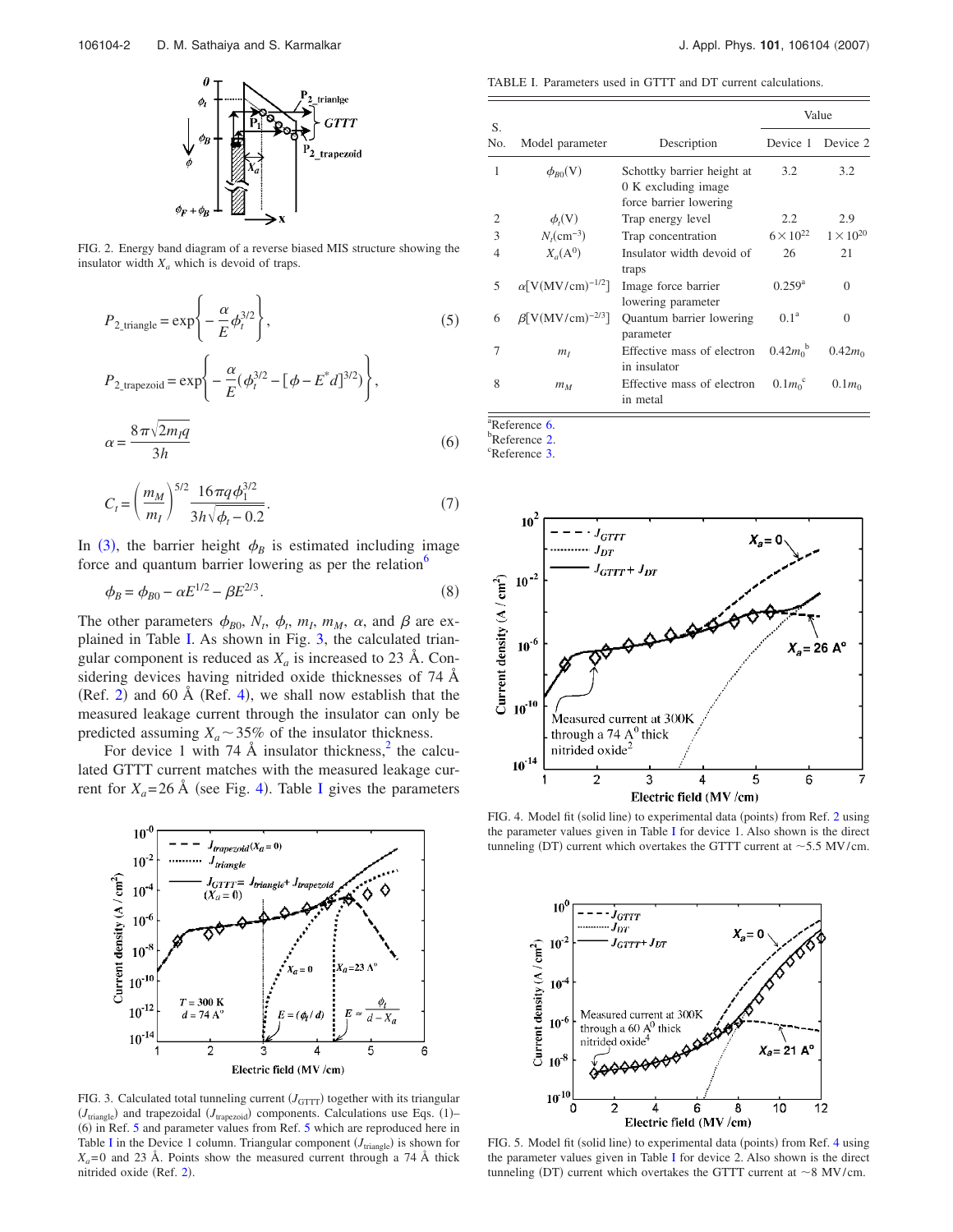employed in the GTTT current calculations using Eqs.  $(1)$ – $(8)$ . Parameters 1–4 are primary parameters and the remaining parameters are secondary parameters. Primary parameters (1–4) are extracted from the best GTTT model fit to the measured data. Secondary parameters  $(5-8)$  are assumed based on the material properties. The parameter values except  $X_a$  given in Table I are the same as in our earlier work.<sup>5</sup> Note that the direct tunneling (DT) current exists in parallel with the GTTT current. The DT current includes the thermionic field emission (TFE) and field emission (FE) currents. We have calculated this current using the unified TFE-FE model reported in Ref. 7 and parameters 1 and 5–7 given in Table I. For device 2 with 60  $\AA$  insulator thickness,  $4$  the measured data can be predicted over a wide range of electric field  $(1-12 \text{ MV/cm})$  using  $X_a = 21 \text{ Å}$  and other parameters

given in Table I (see Fig.  $5$ ). Note that DT current overtakes the GTTT current at high fields.

In summary, we have shown that the measured leakage current through thin nitrided oxides can be predicted over a wide range of fields from low to high using a GTTT model which assumes that a fraction  $(\sim 35\%)$  of the insulator thickness located next to the metal-insulator junction in MIS structures is devoid of traps.

- <sup>1</sup>X. R. Cheng, Y. C. Cheng, and B. Y. Liu, J. Appl. Phys. **63**, 797 (1988).
- <sup>2</sup>E. Suzuki and D. K. Schroder, J. Appl. Phys. 60, 3616 (1986).
- <sup>3</sup>S. Fleischer and P. T. Lai, J. Appl. Phys. **72**, 5711 (1992).
- <sup>4</sup>R. Perera, A. Ikeda, R. Hattori, and Y. Kuroki, Microelectron. Eng. **65**, 357 (2003).
- <sup>5</sup>D. M. Sathaiya and S. Karmalkar, J. Appl. Phys. 99, 093701 (2006).
- <sup>6</sup>W. Quan, D. M. Kim, and M. K. Cho, J. Appl. Phys. 92, 3724 (2002).
- <sup>7</sup>S. Karmalkar and D. M. Sathaiya, Appl. Phys. Lett. 82, 1431 (2003).